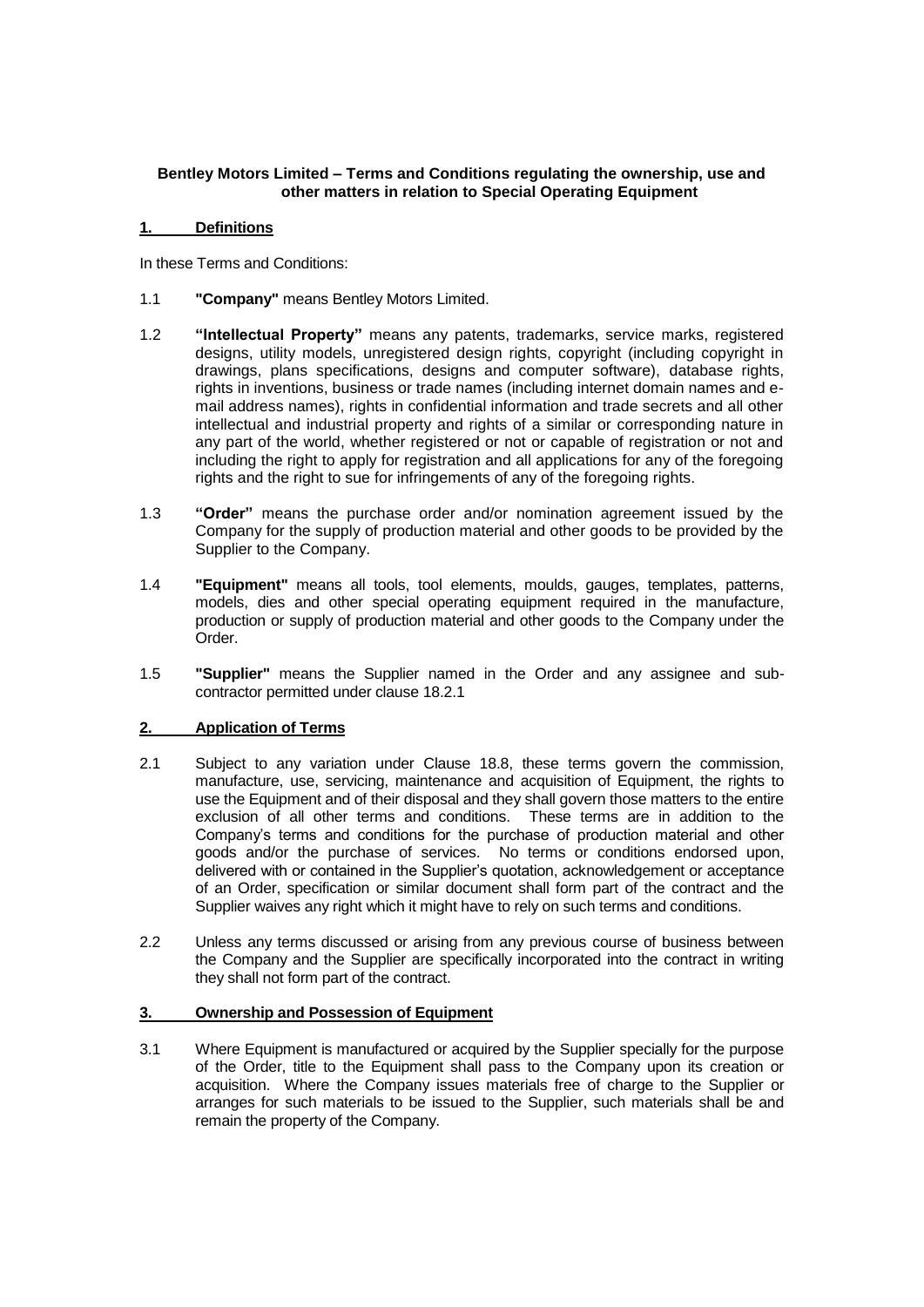- 3.2 The Company is the sole and exclusive owner of the Equipment and the Supplier shall have no right, title or interest in or to the Equipment, save the right to possession and use of the Equipment subject to these terms and conditions to enable it to fulfil the requirements of the Order by manufacturing and/or supplying parts, components and other material to the Company.
- 3.3 The Supplier waives, to the full extent permitted by law, any lien or other rights that the Supplier might otherwise have on any of the Equipment. The Supplier will not, without the prior written consent of the Company, part with control of (including for the purposes of repair or maintenance), sell or offer for sale, underlet or lend the Equipment or allow the creation of any mortgage, charge, lien or other security interest in respect of it.
- 3.4 Unless the parties have agreed otherwise, the duration of the period of possession commences at the start of production of the relevant part or component and terminates at the end of production of that item. The Supplier will deliver up the Equipment at the end of the period of possession or at any time if required by the Company at such address as the Company requires, or if necessary allow the Company or its representatives access to or any premises where the Equipment is located for the purpose of removing the Equipment.
- 3.5 By no later than 31 October in each calendar year that the Equipment is in its possession, the Supplier will send to the Company a confirmation of that possession. The confirmation will identify the current location of the Equipment. The confirmation will be provided by using the [www.vwgroupsupply.com](http://www.vwgroupsupply.com/) portal with the confirmation being submitted in the "Tools" application under the "Inventory" process.

# **4. Risk of Loss and Insurance**

- 4.1 The risk of loss, theft, damage or destruction of the Equipment shall pass to the Supplier upon the creation or acquisition of the Equipment or upon its delivery to the Supplier. The Equipment shall remain at the sole risk of the Supplier during the whole time that the Equipment is in the possession, custody or control of the Supplier (**Risk Period**) until such time as the Equipment is redelivered to the Company or to a third party at the direction of the Company. During the Risk Period, the Supplier shall, at its own expense, obtain and maintain the following insurances:
- 4.1.1 insurance of the Equipment to a value not less than its full replacement value comprehensively against all usual risks of loss, damage or destruction by fire, theft or accident, and such other risks as the Company may from time to time nominate in writing; and
- 4.1.2 insurance against such other or further risks relating to the Equipment as may be required by law, together with such other insurance as the Company may from time to time consider reasonably necessary and advised to the Supplier.
- 4.2 All insurance policies procured by the Supplier shall be endorsed to provide the Company with at least twenty (20) Business Days' prior written notice of cancellation or material change (including any reduction in coverage or policy amount) and shall upon the Company's request name the Company on the policies as a loss payee in relation to any claim relating to the Equipment. The Supplier shall be responsible for paying any deductibles due on any claims under such insurance policies.
- 4.3 The Supplier shall give immediate written notice to the Company in the event of any loss, accident or damage to the Equipment or arising out of or in connection with the Supplier's possession or use of the Equipment.
- 4.4 If the Supplier fails to effect or maintain any of the insurances required under this agreement, the Company shall be entitled to effect and maintain the same, pay such premiums as may be necessary for that purpose and recover the same as a debt due from the Supplier.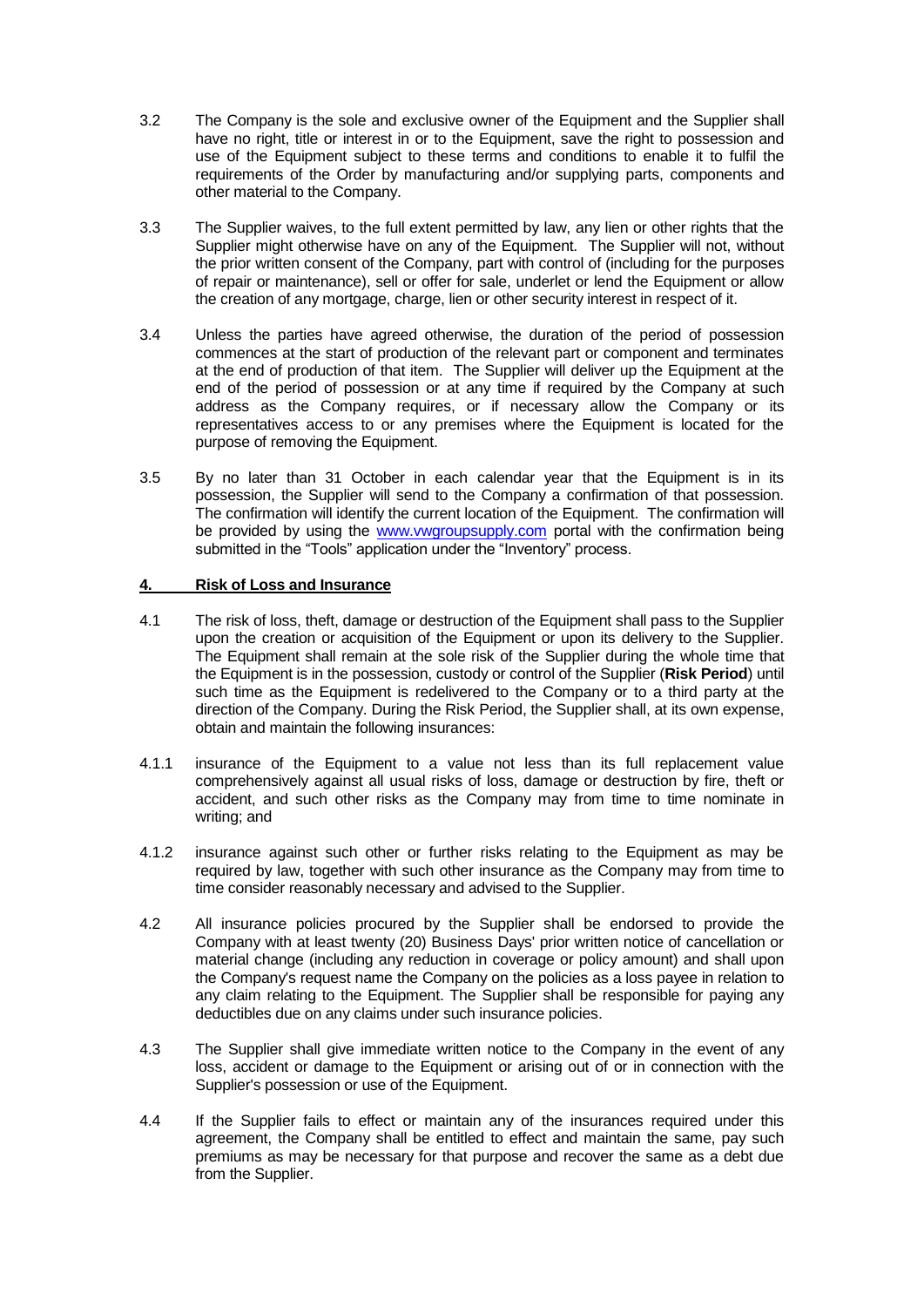4.5 The Supplier shall, on demand, supply copies of the relevant insurance policies or other insurance confirmation acceptable to the Company and proof of premium payment to the Company to confirm the insurance arrangements.

# **5. Marking Requirements**

- 5.1 The Supplier shall mark the Equipment permanently and in an adequately visible manner with the note "Property of Bentley Motors", the inventory number(s) specified under the tool order, and the Bentley part no./ASSY no. In addition, the specifications in Volkswagen Standard VW 34022 apply, provided the Equipment dimensions allow a corresponding marking. The Supplier shall ensure that at all times the Equipment remains identifiable as being the Company's property.
- 5.2 The Supplier must prepare digital photos of the marked Equipment and submit these to the Company. The digital photos must be created in such a way that the Equipment, all add-on and exchange parts, and the Equipment marking are visible. The costs associated with this requirement are considered to have been paid for within the value of the Order.

## **6. Equipment Sheet and Equipment Specification/"Tools" application**

- 6.1 The Supplier shall fill out an Equipment Sheet in all respects for each item of Equipment in the relevant Order. If the Equipment or parts of the Equipment from one item are located at different locations, a separate Equipment Sheet must be filled out for each location.
- 6.2 The Equipment Specification is the detailed listing of the individual elements of an Equipment item and will form an appendix to the Equipment Sheet. In particular, the cores, gauges, moulds, etc., that are required for the purpose of using the Equipment must be designated.
- 6.3 The Supplier shall send the Equipment Sheet and Equipment Specification to the Company as soon as the Equipment has been created or acquired and no later than the time it submits any invoice to the Company in respect of the Equipment.
- 6.4 The information from clauses 6.1 and 6.2 above and the digital photos from clause 5.2 must be set in the "Tools" application at [www.vwgroupsupply.com](http://www.vwgroupsupply.com/) in the framework of the tool request, and updated for invoicing and in the event of changes. When the Company draws up the Order, the Equipment Specification appendix for the Order is prepared by the system from the Supplier data entered in the framework of the tool request. For invoicing, the data must be updated in the "Tools" application and the Supplier must print out the current Equipment Specification. The printout must be sent to the Company.

# **7. Operation and Use of the Equipment**

- 7.1 The Supplier shall:
- 7.1.1 ensure that the Equipment is kept and operated in a suitable environment, used only for the purposes for which it is designed, and operated in a proper manner by trained competent staff in accordance with any operating instructions provided by the Company. In particular the Equipment will not be used to produce parts or components for any customer other than the Company, without the Company's prior written consent;
- 7.1.2 take such steps (including compliance with all safety and usage instructions provided by the Company) as may be necessary to ensure, so far as is reasonably practicable, that the Equipment is at all times safe and without risk to health when it is being set, used, cleaned or maintained by a person at work;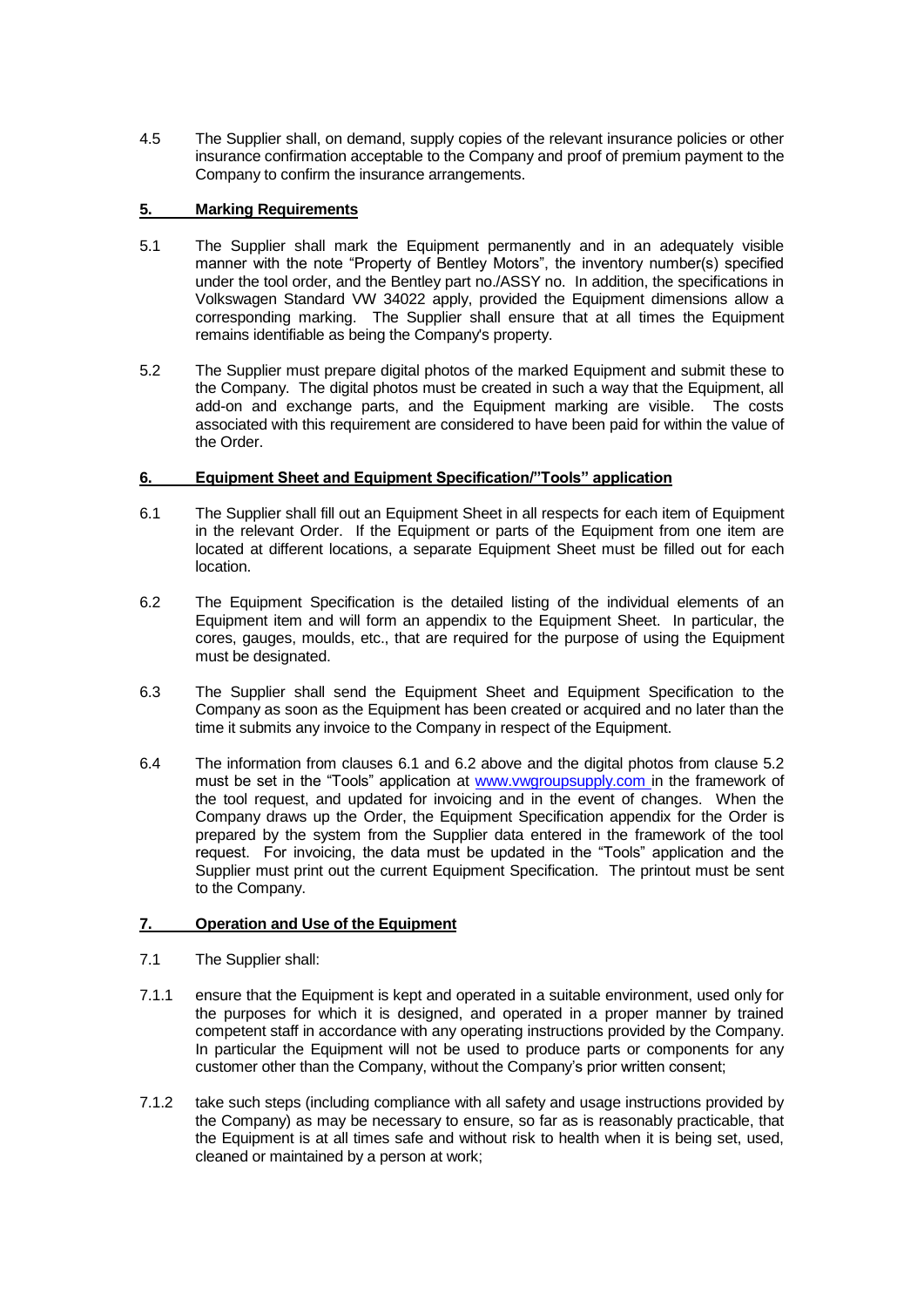- 7.1.3 maintain at its own expense the Equipment in good and substantial repair in order to keep it in as good an operating condition as it was at the start of its use (fair wear and tear only excepted) including replacement of worn, damaged and lost parts, and shall make good any damage to the Equipment;
- 7.1.4 make no alteration to the Equipment and shall not remove any existing component(s) from the Equipment without the prior written consent of the Company unless the component(s) is/are replaced immediately (or if removed in the ordinary course of repair and maintenance as soon as practicable) by the same component or by one of a similar make and model or an improved/advanced version of it. Title and property in all substitutions, replacements, renewals made in or to the Equipment shall vest in the Company immediately upon installation;
- 7.1.5 keep the Company fully informed of all material matters relating to the Equipment;
- 7.1.6 keep the Equipment at all times at the location agreed by the Company and shall not move or attempt to move any part of the Equipment to any other location without the Company's prior written consent;
- 7.1.7 permit the Company or its duly authorised representative to inspect the Equipment at all reasonable times and for such purpose to enter upon any premises at which the Equipment may be located, and shall grant reasonable access and facilities for such inspection;
- 7.1.8 maintain operating and maintenance records of the Equipment and make copies of such records readily available to the Company, together with such additional information as the Company may reasonably require.
- 7.2 The Supplier shall not:
- 7.2.1 without the prior written consent of the Company, attach the Equipment to any land or building so as to cause the Equipment to become a permanent or immovable fixture on such land or building. If the Equipment does become affixed to any land or building then the Equipment must be capable of being removed without material injury to such land or building and the Supplier shall repair and make good any damage caused by the affixation or removal of the Equipment from any land or building and indemnify the Company against all losses, costs or expenses incurred as a result of such affixation or removal;
- 7.2.2 do or permit to be done any act or thing which will or may jeopardise the right, title and/or interest of the Company in the Equipment and, where the Equipment has become affixed to any land or building, the Supplier must take all necessary steps to ensure that the Supplier may enter such land or building and recover the Equipment both during the term of this agreement and for a reasonable period thereafter, including by procuring from any person having an interest in such land or building, a waiver in writing and in favour of the Company of any rights such person may have or acquire in the Equipment and a right for the Company to enter onto such land or building to remove the Equipment;
- 7.2.3 suffer or permit the Equipment to be confiscated, seized or taken out of its possession or control under any distress, execution or other legal process, but if the Equipment is so confiscated, seized or taken, the Supplier shall notify the Company and the Supplier shall at its sole expense use its best endeavours to procure an immediate release of the Equipment and shall indemnify the Company on demand against all losses, costs, charges, damages and expenses incurred as a result of such confiscation;
- 7.2.4 use the Equipment for any unlawful purpose;
- 7.2.5 do or permit to be done anything which could invalidate the insurances referred to in Clause 4.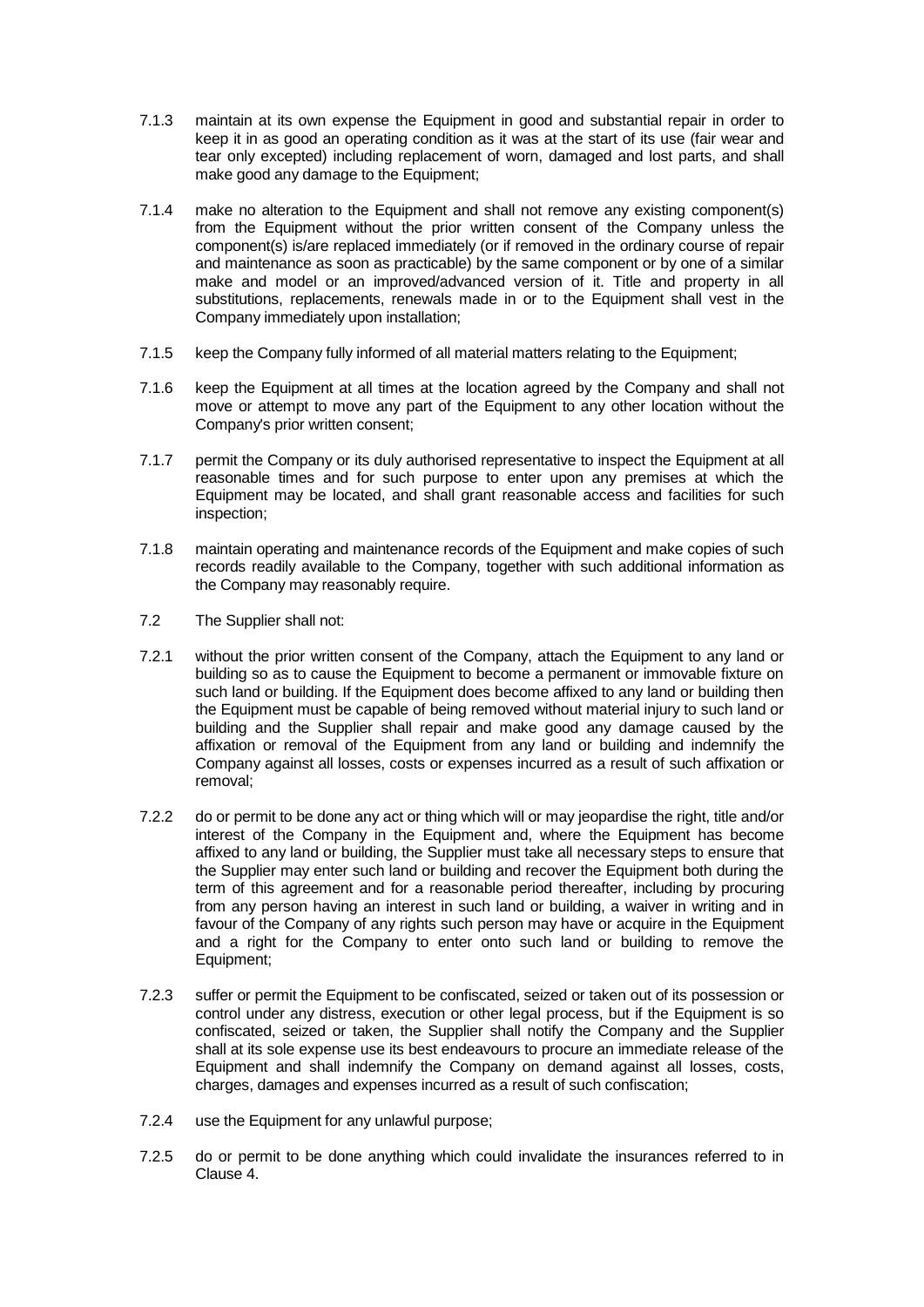- 7.3 The Supplier acknowledges that the Company shall not be responsible for any loss of or damage to the Equipment arising out of or in connection with any negligence, misuse, mishandling of the Equipment or otherwise caused by the Supplier or its officers, employees, agents and contractors.
- 7.4 The Company reserves the right to reclaim the Equipment from the Supplier or commission the Supplier to scrap it, at the Supplier's expense. If the Equipment is scrapped by the Supplier then the Supplier will provide the Company with all information that the Company may reasonably require to confirm this. If the Supplier generates revenue from scrapping the Equipment then it will advise the Company of the value and, if the value exceeds the scrapping costs then the excess will be split between the Company and the Supplier on a basis to be agreed.
- 7.5 If the Supplier uses the Equipment or parts of the Equipment at one or more of the locations of its approved subcontractors, it must ensure that the subcontractors enter into agreements with the Supplier which correspond with the Supplier's obligations and fully protect the Company's rights. If required, the Supplier will provide the Company with copies of such agreements.

# **8. Intellectual Property**

- 8.1 All Intellectual Property whatsoever arising during the course of this Order including without limitation all Intellectual Property developed jointly by the parties or by the Supplier during the course of or for the purposes of manufacturing, acquiring or operating the Equipment shall belong to and upon their creation vest solely and absolutely in the Company.
- 8.2 To give effect to Clause 8.1, the Supplier, with effect from the date of the Order, assigns to the Company with full title guarantee and free from all encumbrances, all of the right, title and interest in all the present and (to the extent that future rights are capable of assignment) future Intellectual Property together with all the rights, powers and benefits arising or accrued from them. To the extent that future Intellectual Property is not capable of assignment with effect from the date of the Order, the Supplier shall as and when such Intellectual Property comes into existence:
- 8.2.1 hold such Intellectual Property on trust for the Company;
- 8.2.2 assign to the Company, with full title guarantee and free from all encumbrances all of the right, title and interest in such Intellectual Property together with all the rights, powers and benefits arising or accrued from them.
- 8.3 The Supplier shall at the discretion and request of the Company and at the Company's expense execute any further documents, forms and authorisations anywhere in the world and perform any such acts or things as the Company may require to enable the Company to secure full legal title to the Intellectual Property and otherwise to secure the benefits of the rights assigned in this Clause 8 and to obtain registered protection in respect of the Intellectual Property.
- 8.4 Notwithstanding Clause 8.3, the Supplier shall procure that its employees, agents and sub-contractors shall waive absolutely and irrevocably their moral rights granted under the Copyright, Designs and Patents Act 1988 or equivalent or analogous rights under laws of other jurisdictions in all Intellectual Property.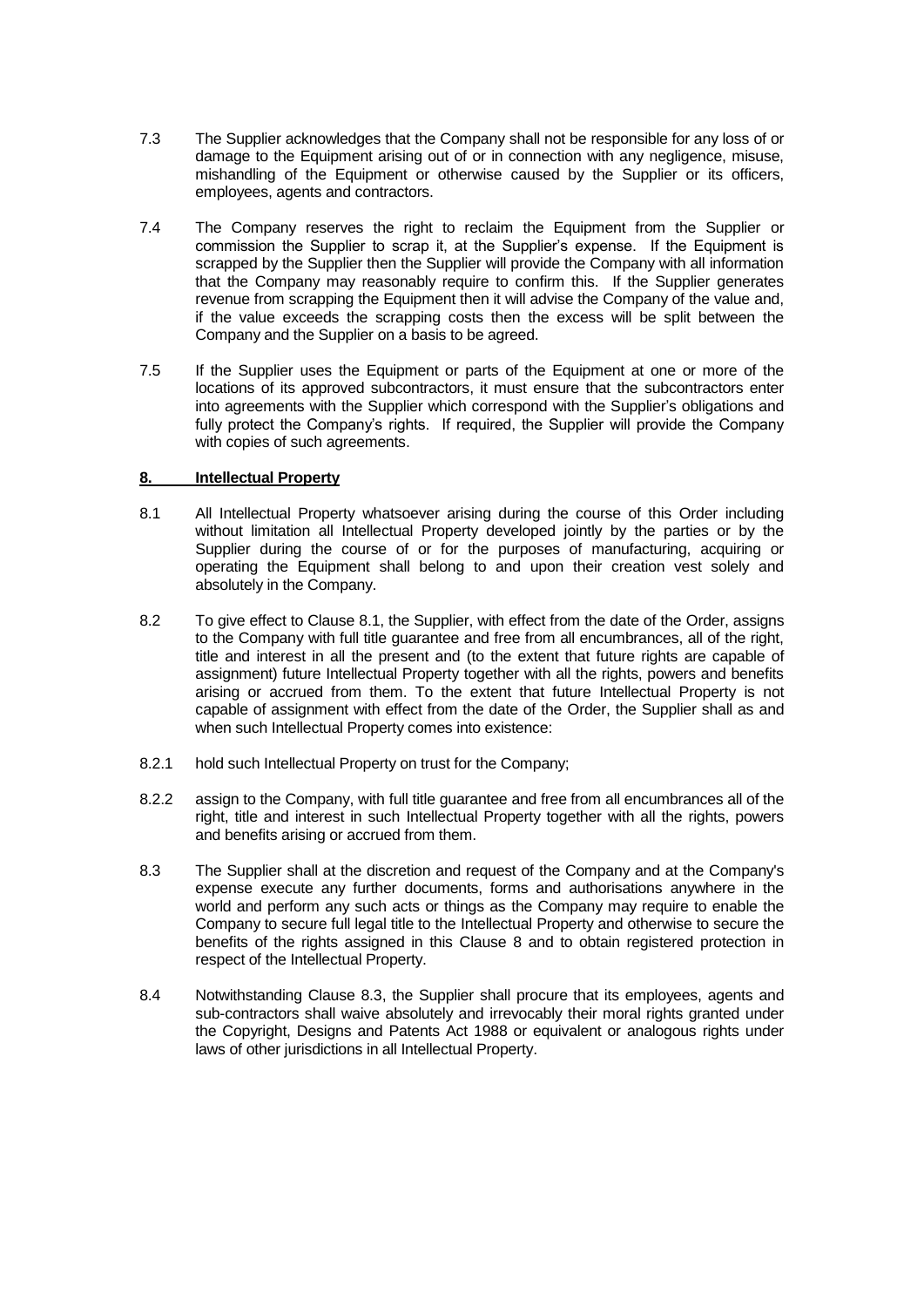- 8.5 Where in manufacturing or using the Equipment the Supplier uses any Intellectual Property which is not specific to the Equipment or is licensed to the Supplier ("**Existing IPR**") the Supplier shall grant to the Company, or shall procure that the Company is granted (without charge to the Company and for the benefit of the Company and all companies within the Company's group) a perpetual, non-exclusive, royalty-free licence to use, adapt, maintain and support such Intellectual Property. Such licence shall include the right for any person providing services to the Company or any company within the Company's group to use, adapt, maintain and support such Existing IPR for the benefit of the Company or any company within the Company's group.
- 8.6 The Supplier shall keep the Company indemnified in full on demand against any and all losses arising from or in connection with any infringement or alleged infringement of any Intellectual Property of any third party arising from the provision or use of the Equipment except to the extent (and only to the extent) that such infringement or alleged infringement arose directly from specifications, instructions or materials provided by the Company to the Supplier for purposes of the Order, provided that the Supplier shall not be entitled to the benefit of this exclusion:
- 8.6.1 if the Supplier did not act in accordance with such instructions or specifications or used such materials for purposes other than for which they were provided by the Company;
- 8.6.2 if as soon as the Supplier was aware or should reasonably have been aware that following such specifications or instructions or using such materials would or may infringe such Intellectual Property, it failed to take reasonable steps to inform the Company of this; and/or
- 8.6.3 where the Supplier could reasonably have followed any such instructions or specifications or used such materials in a manner which did not infringe such Intellectual Property, it failed to do so.

### **9. Technical Changes**

9. In the event that the Company makes technical changes to the part, component or other material produced from the Equipment then the Supplier shall conduct appropriate sample testing before the start of production deliveries. This Order is applicable to all such changes in technical design.

### **10. Sampling**

10.1 As part of the sampling of parts and components manufactured from the Equipment, the Supplier shall submit to the Company the EU safety data log sheet currently in effect and to meet the requirements specified in any applicable quality documents issued by the Company. The EU safety data log sheet can be downloaded from [www.vwgroupsupply.com](http://www.vwgroupsupply.com/)

## **11. Price & Payment**

- 11.1 The price to be paid by the Company in respect of the Equipment shall be the price set out in the Order. No increase in price will be accepted by the Company without prior written agreement.
- 11.2 The price is exclusive of amounts in respect of value added tax (VAT). Where the Company has paid for or contributed to the cost of the production or acquisition of the Equipment, the Supplier will provide the Company with all documentation requested by the Company, such as bills or delivery notes that are reasonably required by the Company to recover any VAT or other tax in respect of the Equipment. No extra charges shall be effective unless agreed in writing and signed by the Company.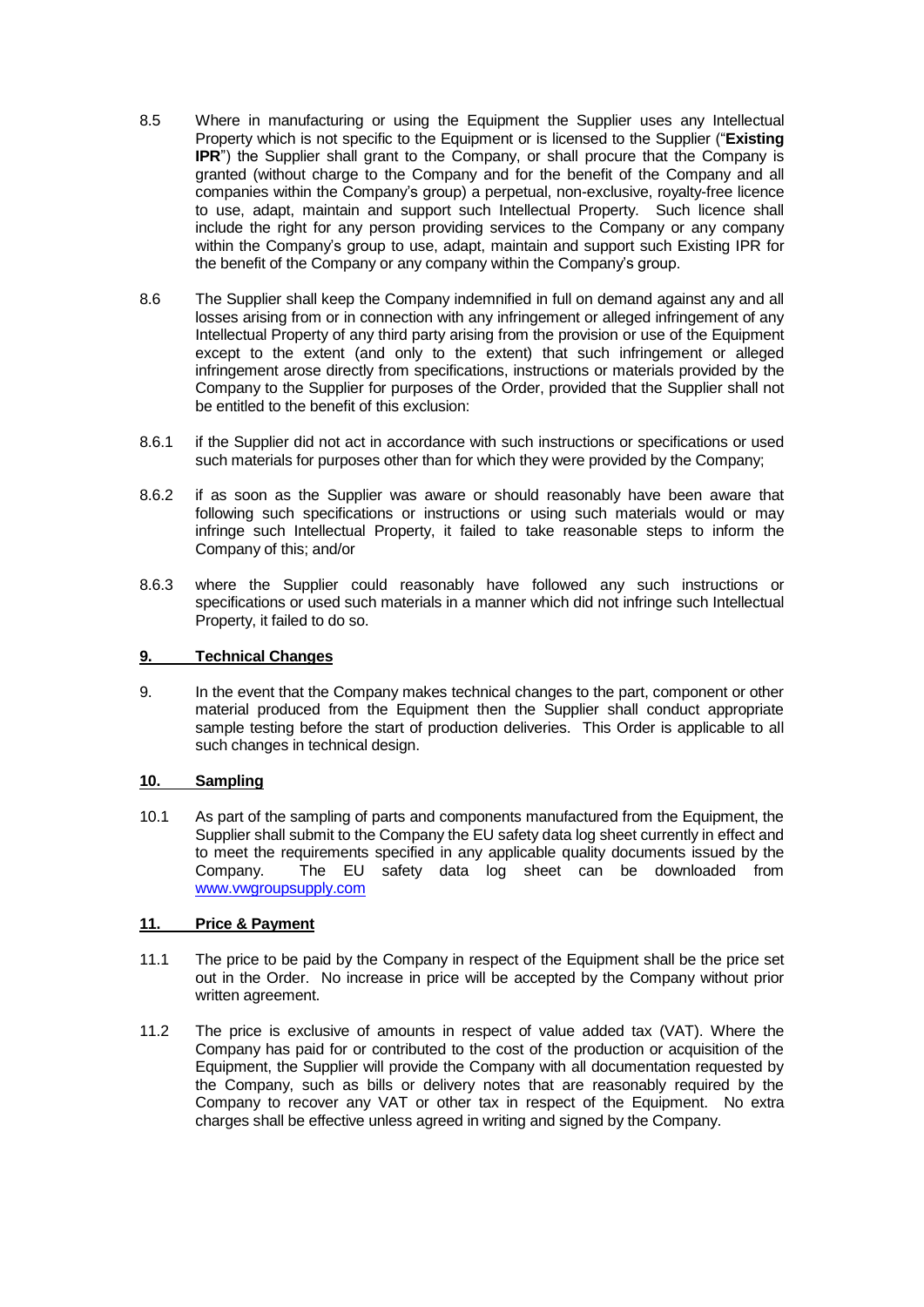- 11.3 The Company shall, on receipt of a valid VAT invoice from the Supplier, pay to the Supplier such additional amounts in respect of VAT as are chargeable on the supply of the Equipment. Each invoice shall include such supporting information required by the Company to verify the accuracy of the invoice, including but not limited to the relevant purchase order number.
- 11.4 The Order shall set out the payment terms in respect of the Equipment and the Company shall pay correctly rendered invoices in line with the agreed contracted payment terms for which an invoice is received. Payment shall be made to the bank account nominated in writing by the Supplier.
- 11.5 If the Company fails to pay any amount properly due and payable by it under the Order, the Supplier shall have the right to charge interest on the overdue amount at the rate of Two per cent per annum above the base rate for the time being of HSBC accruing on a daily basis from the due date up to the date of actual payment, whether before or after judgment. This clause shall not apply to payments that the Company disputes in good faith.
- 11.6 The Supplier shall maintain complete and accurate records of the time spent and materials used by the Supplier in providing the Equipment, and shall allow the Company to inspect such records at all reasonable times on request.
- 11.7 The Supplier shall not be entitled to assert any credit, set-off or counterclaim against the Company in order to justify withholding payment of any such amount in whole or in part. The Company may, without limiting its other rights or remedies, set off any amount owing to it by the Supplier against any amount payable by the Company to the Supplier.

# **12. Confidentiality**

- 12.1 A party (Receiving Party) shall keep in strict confidence all technical or commercial know-how, specifications, inventions, processes or initiatives which are of a confidential nature and have been disclosed to, or otherwise obtained by, the Receiving Party by the other party (Disclosing Party), its employees, agents or subcontractors, and any other confidential information concerning the Disclosing Party's business or its products which the Receiving Party may obtain. The Receiving Party shall restrict disclosure of such confidential information to such of its employees, agents or subcontractors as need to know it for the purpose of discharging the Receiving Party's obligations under the Order, and shall ensure that such employees, agents or subcontractors are subject to obligations of confidentiality corresponding to those which bind the Receiving Party. This clause 12 shall survive termination of the Order.
- 12.2 The Supplier will not advertise, publish or disclose to any third party (other than to the Supplier's professional advisers on a confidential and need to know basis) in any manner the fact that the Supplier has contracted with the Company in relation to the Equipment covered by the Order or any terms of the Order (including prices) or use any trademarks or trade names of the Company in any press release, advertising or promotional materials, without first obtaining the Company's prior written consent.

# **13. Termination**

- 13.1 Without limiting its other rights or remedies, the Company may terminate the Order by giving the Supplier 3 months' written notice.
- 13.2 Without limiting its other rights or remedies, the Company may terminate the Order with immediate effect by giving written notice to the Supplier if:
- 13.2.1 the Supplier commits a material or persistent breach of the Order and (if such a breach is remediable) fails to remedy that breach within 10 days of receipt of notice in writing of the breach;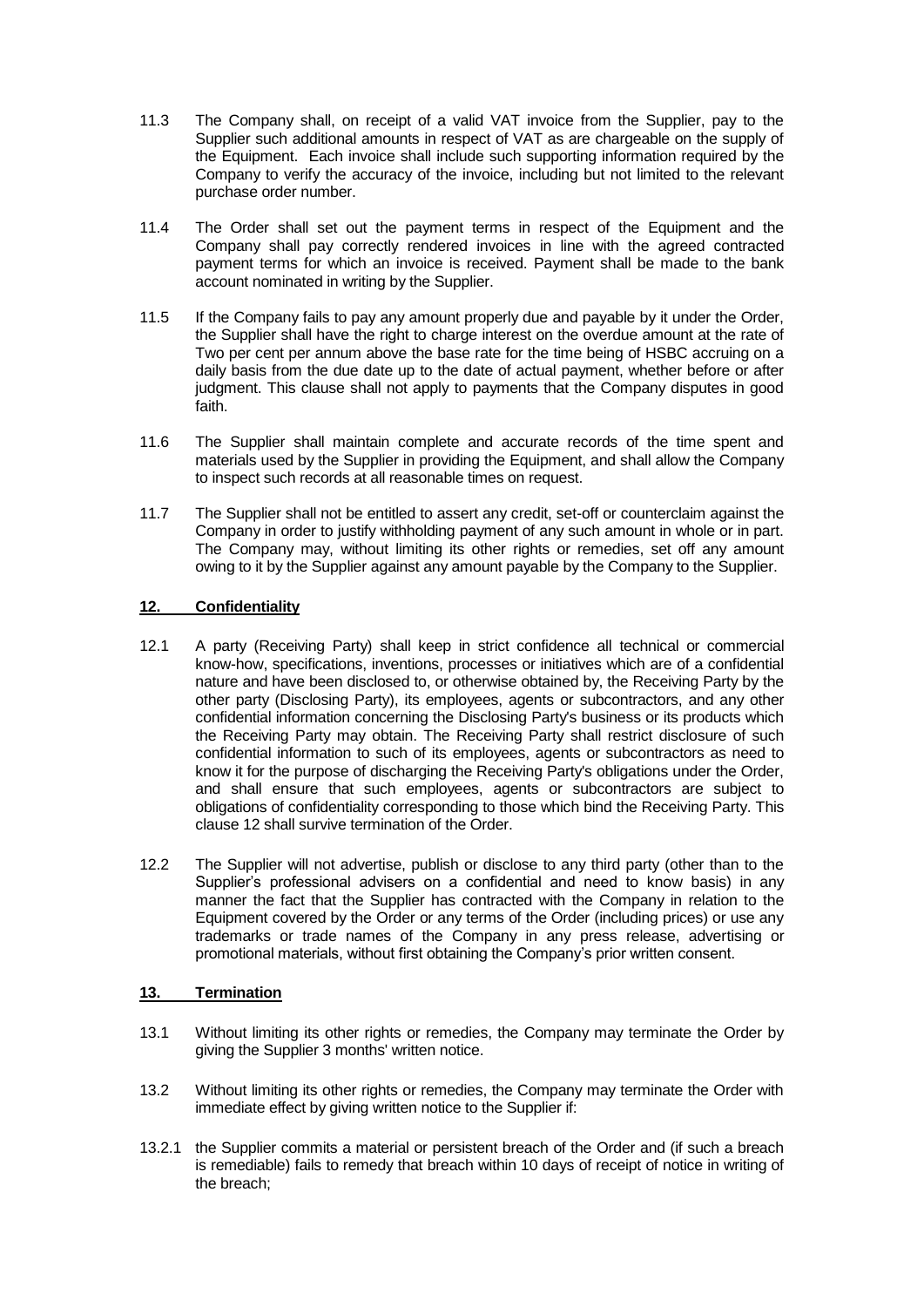- 13.2.2 the Supplier suspends, or threatens to suspend, payment of its debts or is unable to pay its debts as they fall due or admits inability to pay its debts or (being a company) is deemed unable to pay its debts within the meaning of section 123 of the Insolvency Act 1986 or (being an individual) is deemed either unable to pay its debts or as having no reasonable prospect of so doing, in either case, within the meaning of section 268 of the Insolvency Act 1986 or (being a partnership) has any partner to whom any of the foregoing apply;
- 13.2.3 the Supplier commences negotiations with all or any class of its creditors with a view to rescheduling any of its debts, or makes a proposal for or enters into any compromise or arrangement with its creditors other than (where a company) for the sole purpose of a scheme for a solvent amalgamation of the Supplier with one or more other companies or the solvent reconstruction of the Supplier;
- 13.2.4 a petition is filed, a notice is given, a resolution is passed, or an order is made, for or in connection with the winding up of the Supplier (being a company) other than for the sole purpose of a scheme for a solvent amalgamation of the Supplier with one or more other companies or the solvent reconstruction of the Supplier;
- 13.2.5 the Supplier (being an individual) is the subject of a bankruptcy petition order;
- 13.2.6 a creditor or encumbrancer of the Supplier attaches or takes possession of, or a distress, execution, sequestration or other such process is levied or enforced on or sued against, the whole or any part of its assets and such attachment or process is not discharged within 14 days;
- 13.2.7 an application is made to court, or an order is made, for the appointment of an administrator or if a notice of intention to appoint an administrator is given or if an administrator is appointed over the Supplier (being a company);
- 13.2.8 a floating charge holder over the assets of the Supplier (being a company) has become entitled to appoint or has appointed an administrative receiver;
- 13.2.9 a person becomes entitled to appoint a receiver over the assets of the Supplier or a receiver is appointed over the assets of the Supplier;
- 13.2.10 any event occurs, or proceeding is taken, with respect to the Supplier in any jurisdiction to which it is subject that has an effect equivalent or similar to any of the events mentioned in clause 13.1.2 to clause 13.1.9 (inclusive);
- 13.2.11 the Supplier suspends or threatens to suspend, or ceases or threatens to cease to carry on, all or a substantial part of its business; or
- 13.2.12 the Supplier (being an individual) dies or, by reason of illness or incapacity (whether mental or physical), is incapable of managing his own affairs or becomes a patient under any mental health legislation.

### **14. Effect of Termination**

- 14.1 On termination of the Order for any reason:
- 14.1.1 the Supplier shall immediately deliver to the Company all of the Equipment, material provided by the Company to the Supplier and other Company property. If the Supplier fails to do so, then the Company may enter the Supplier's premises and take possession of them. Until they have been returned or delivered, the Supplier shall be solely responsible for their safe keeping and will not use them for any purpose not connected with this Order;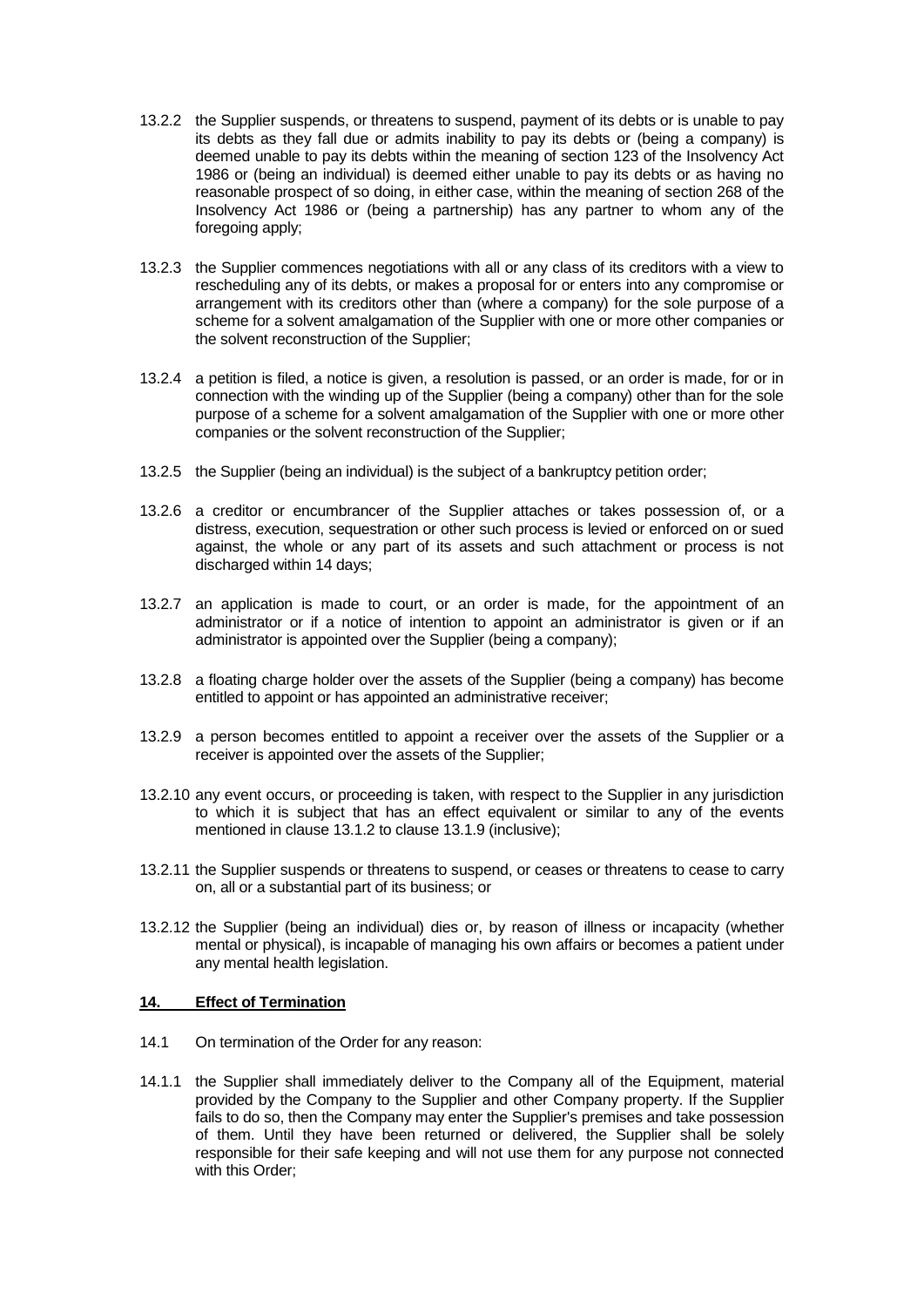- 14.1.2 the accrued rights, remedies, obligations and liabilities of the parties as at termination shall not be affected, including the right to claim damages in respect of any breach of the Order which existed at or before the date of termination; and
- 14.1.3 clauses which expressly or by implication have effect after termination shall continue in full force and effect.

### **15. Audit**

- 15.1 The Supplier shall maintain complete and accurate records relating to all matters relevant to the relationship between the parties described in the Order including the calculation of the price and the provision of Equipment. Subject always to the confidentiality provisions of this Order, the Company and/or its appointed auditors (whether internal or external to the Company) shall have the right, exercisable by fourteen (14) days' prior written notice given to the Supplier, to audit and take copies of such records.
- 15.2 Any such audit shall take place during normal business hours, with minimal disruption to the Supplier, and the Supplier shall provide to the Company and/or its appointed auditors such reasonable co-operation, assistance and access as the Company may require. The Supplier may, at its own expense, involve a person from its own auditors (whether internal or external to the Supplier) in such audit. Any such audit shall be conducted at the cost of the Company.
- 15.3 The Company may exercise its audit right under this clause no more than once in any period of twelve (12) months unless the Company has reasonable grounds on which to suspect that the Supplier has knowingly over-charged the Company or failed to provide Equipment in accordance with the Order, in which case the Company may exercise its rights under this clause at any time without notice.
- 15.4 The Supplier shall establish the same right of audit in favour of the Company in its contracts with third parties to whom it has subcontracted the performance of any obligations under this Order with the Company's consent.

### **16. Anti-Corruption**

- 16.1 Both parties shall:
- 16.1.1 comply with all applicable laws, regulations, codes and sanctions relating to anti-bribery and anti-corruption including but not limited to the Bribery Act 2010 ("Relevant Requirements");
- 16.1.2 not engage in any activity, practice or conduct which would constitute an offence under sections 1, 2 or 6 of the Bribery Act 2010 if such activity, practice or conduct had been carried out in the UK; and
- 16.1.3 have and shall maintain in place throughout the term of this Order its own policies and procedures in relation to the Relevant Requirements, including but not limited to adequate procedures under the Bribery Act 2010 and will enforce them where appropriate.
- 16.2 Breach of this clause shall entitle the party who is not in breach to terminate this Order forthwith upon written notice to the other.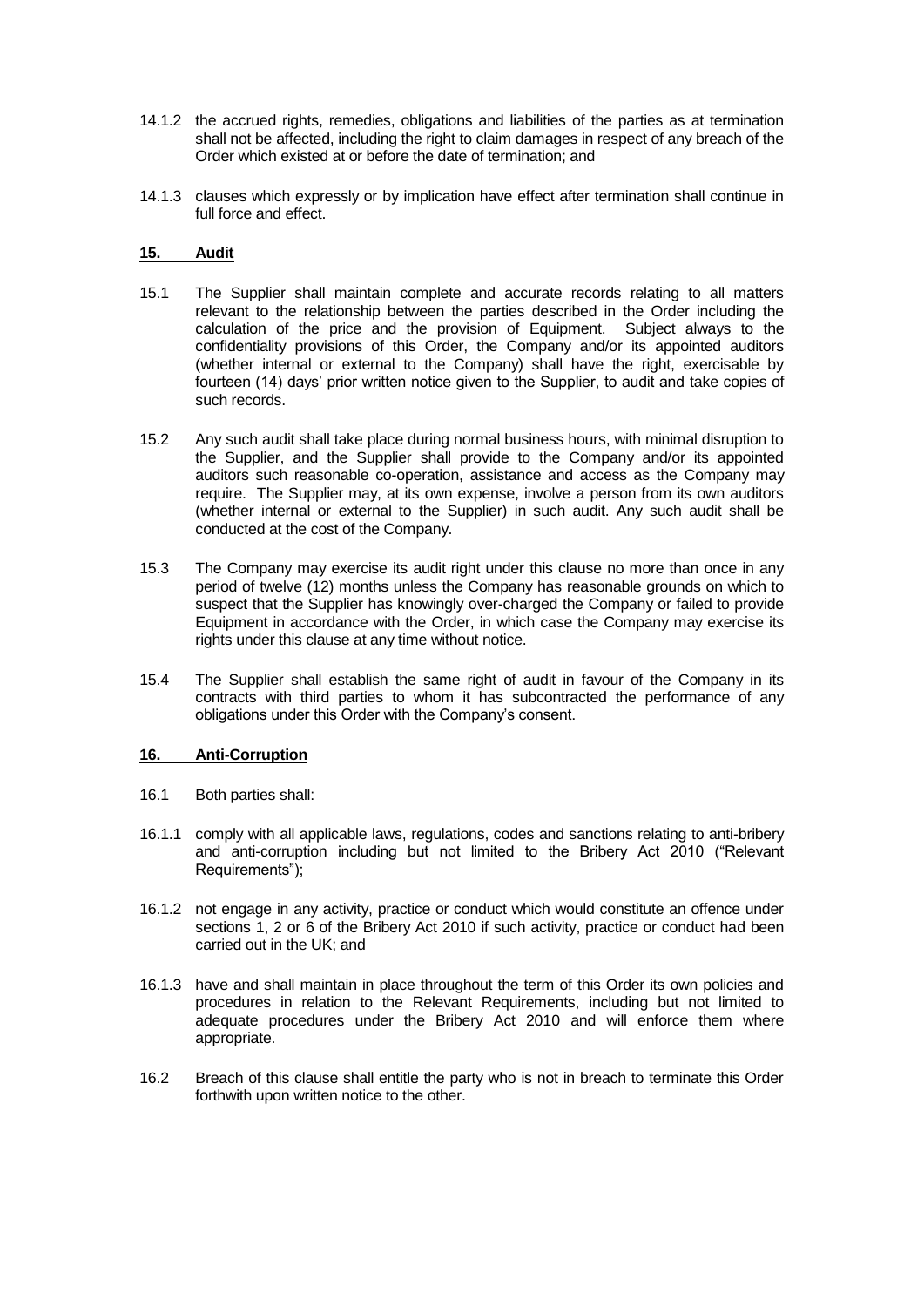## **17. Sustainable Development**

- 17.1 The Company is a member of the Volkswagen Group which has set requirements for sustainable development to be met by its business partners. These requirements can be found on the portal vwgroupsupply.com under the section Cooperation and subsection Sustainability.
- 17.2 The Supplier will at all times during the term of this Order ensure that it is aware of these requirements and will comply with them.

## **18. General**

18.1 **Force majeure** Neither party shall be liable to the other as a result of any delay or failure to perform its obligations under the Order if and to the extent such delay or failure is caused by an event or circumstance which is beyond the reasonable control of that party which by its nature could not have been foreseen by such a party or if it could have been foreseen was unavoidable. If such event or circumstances prevent the Supplier from performing its obligations for more than 4 weeks, the Company shall have the right, without limiting its other rights or remedies, to terminate this Order with immediate effect by giving written notice to the Supplier.

## 18.2 **Assignment and subcontracting**

- 18.2.1 The Supplier shall not assign, transfer, charge, subcontract or deal in any other manner with all or any of its rights or obligations under the Order without the prior written consent of the Company.
- 18.2.2 The Company may at any time assign, transfer, charge, subcontract or deal in any other manner with all or any of its rights under the Order and may subcontract or delegate in any manner any or all of its obligations under the Order to any third party or agent.

### 18.3 **Notices**

- 18.3.1 Any notice or other communication required to be given to a party under or in connection with this Order shall be in writing and shall be delivered to the other party personally or sent by prepaid first-class post, recorded delivery or by commercial courier, at its registered office (if a company) or (in any other case) its principal place of business, or sent by fax to the other party's main fax number.
- 18.3.2 Any notice or communication shall be deemed to have been duly received if delivered personally, when left at the address referred to above or, if sent by prepaid first-class post or recorded delivery, at 9.00 am on the second Business Day after posting, or if delivered by commercial courier, on the date and at the time that the courier's delivery receipt is signed, or if sent by fax, on the next Business Day after transmission.
- 18.3.3 This clause 18.3 shall not apply to the service of any proceedings or other documents in any legal action. For the purposes of this clause, "writing" shall not include e-mails and for the avoidance of doubt notice given under this Order shall not be validly served if sent by e-mail.

### 18.4 **Waiver and cumulative remedies**

- 18.4.1 A waiver of any right under the Order is only effective if it is in writing and shall not be deemed to be a waiver of any subsequent breach or default. No failure or delay by a party in exercising any right or remedy under the Order or by law shall constitute a waiver of that or any other right or remedy, nor preclude or restrict its further exercise. No single or partial exercise of such right or remedy shall preclude or restrict the further exercise of that or any other right or remedy.
- 18.4.2 Unless specifically provided otherwise, rights arising under the Order are cumulative and do not exclude rights provided by law.